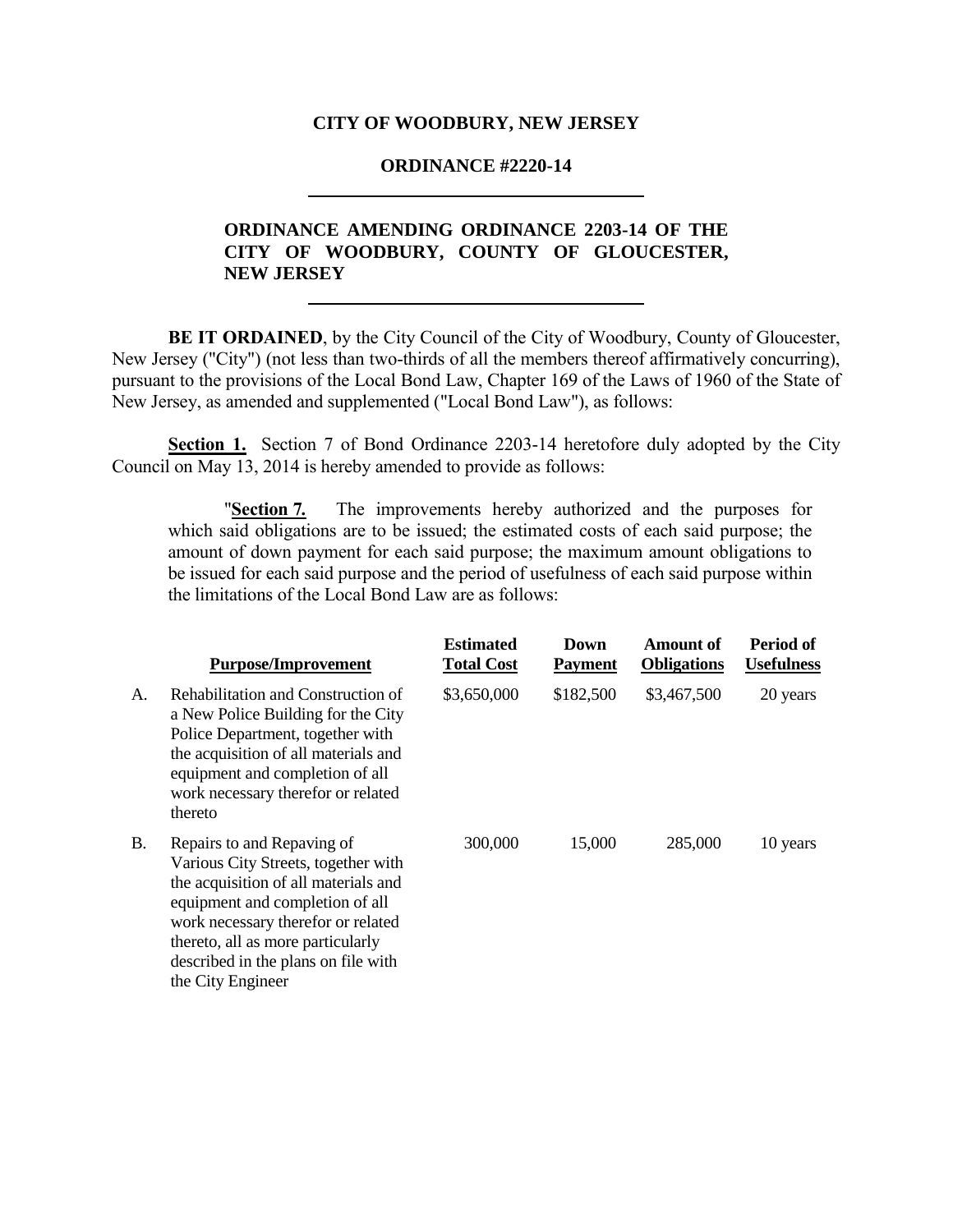|  | <b>Purpose/Improvement</b>               | <b>Estimated</b><br><b>Total Cost</b> | Down<br><b>Payment</b> | <b>Amount of</b><br><b>Obligations</b> | Period of<br><b>Usefulness</b> |
|--|------------------------------------------|---------------------------------------|------------------------|----------------------------------------|--------------------------------|
|  | <b>Construction of Pedestrian</b>        | 50,000                                | 2,500                  | 47,500                                 | 10 years                       |
|  | Pathways in conjunction with the         |                                       |                        |                                        |                                |
|  | <b>City's Transportation Enhancement</b> |                                       |                        |                                        |                                |
|  | Grant, together with the acquisition     |                                       |                        |                                        |                                |
|  | of all materials and equipment and       |                                       |                        |                                        |                                |
|  | completion of all work necessary         |                                       |                        |                                        |                                |
|  | therefor or related thereto, all as      |                                       |                        |                                        |                                |
|  | more particularly described in the       |                                       |                        |                                        |                                |
|  | plans on file with the City Engineer     |                                       |                        |                                        |                                |

**Section 2.** Section 8 of Bond Ordinance 2203-14 is hereby amended to provide as follows:

"**Section 8.** The average period of useful life of the several purposes for the financing of which this Bond Ordinance authorizes the issuance of bonds or bond anticipation notes, taking into consideration the respective amounts of bonds or bond anticipation notes authorized for said several purposes, is not less than 19.13 years."

**Section 3**. The capital budget is hereby amended to conform with the provisions of this ordinance to the extent of any inconsistency therewith and the regulations promulgated by the Local Finance Board showing full detail the amended capital budget and capital improvement program as approved by the Director of the Division of Local Government Services, New Jersey Department of Community Affairs, are on file with the City Clerk and available for public inspection.

**Section 4**. All other parts of Bond Ordinance 2203-14 not amended hereby shall remain in full force and effect.

**Section 5**. All bonds or bond anticipation notes heretofore issued and now outstanding pursuant to Bond Ordinance 2203-14, and any moneys expended or any expenses incurred pursuant to appropriations made by Bond Ordinance 2203-14, if any, shall be accounted and deemed to have been issued, expended or incurred pursuant to this Bond Ordinance.

**Section 6.** In accordance with the Local Bond Law, this ordinance shall take effect twenty (20) days after the first publication thereof after final passage.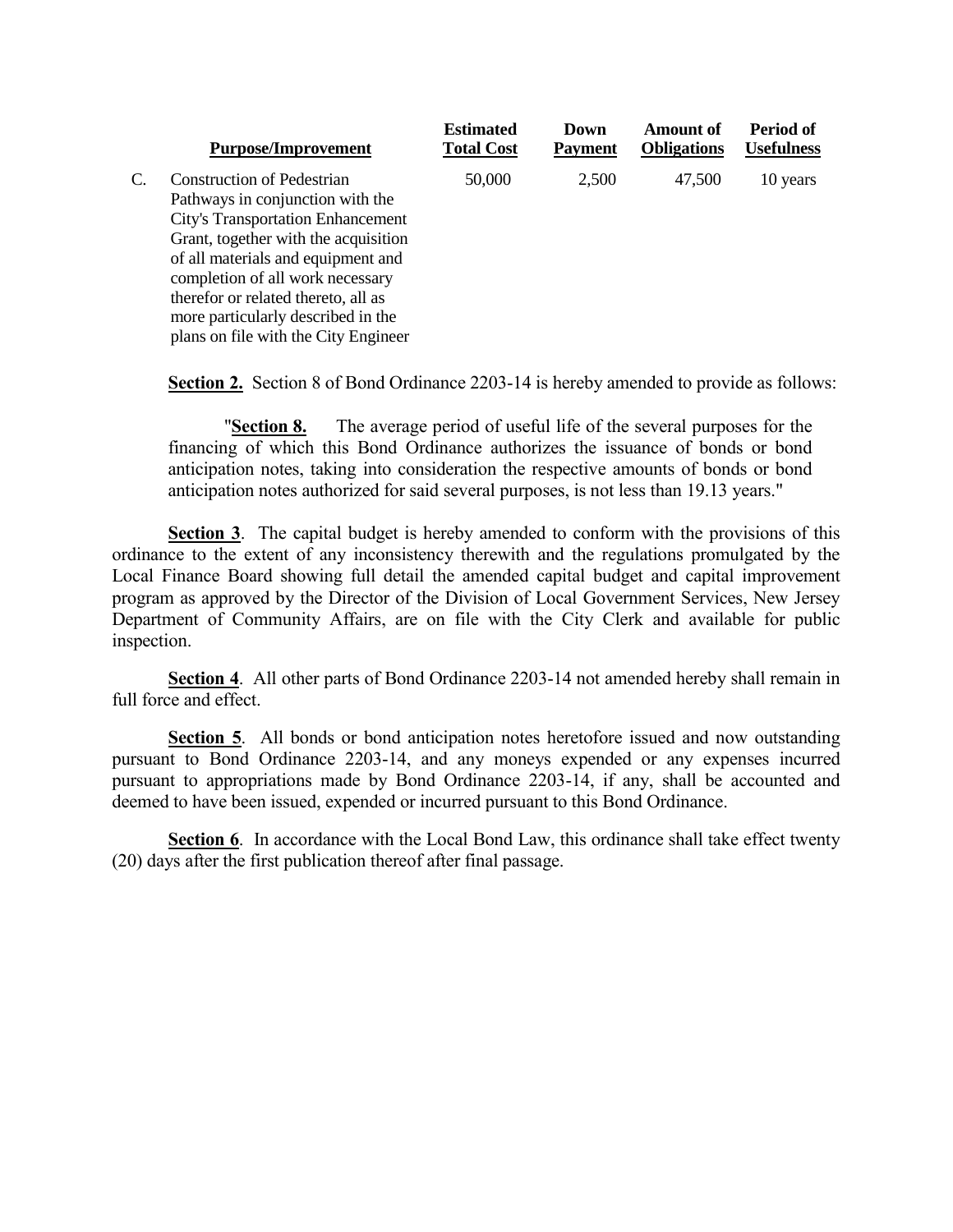**THE FOREGOING** was introduced by the City Council of the City of Woodbury at a regular meeting held on November 10, 2014. This Ordinance will be considered for adoption at final reading and public hearing to be held on November 25, 2014 at 7:30 p.m. or at such time as may be determined and announced, in City Hall, Council Chambers, 33 Delaware Street, Woodbury, New Jersey, at which time and place all persons interested will be given the opportunity to be heard concerning said Ordinance. During the time prior to and up to and including the date of such meeting, copies of said Ordinance will be made available at the City Clerk's Office to the members of the general public who may request same.

> WILLIAM H. FLEMING, JR., President of Council

\_\_\_\_\_\_\_\_\_\_\_\_\_\_\_\_\_\_\_\_\_\_\_\_\_\_\_\_\_\_\_\_

Attest:

ROY A. DUFFIELD, Clerk

Approved:

WILLIAM J. VOLK, Mayor